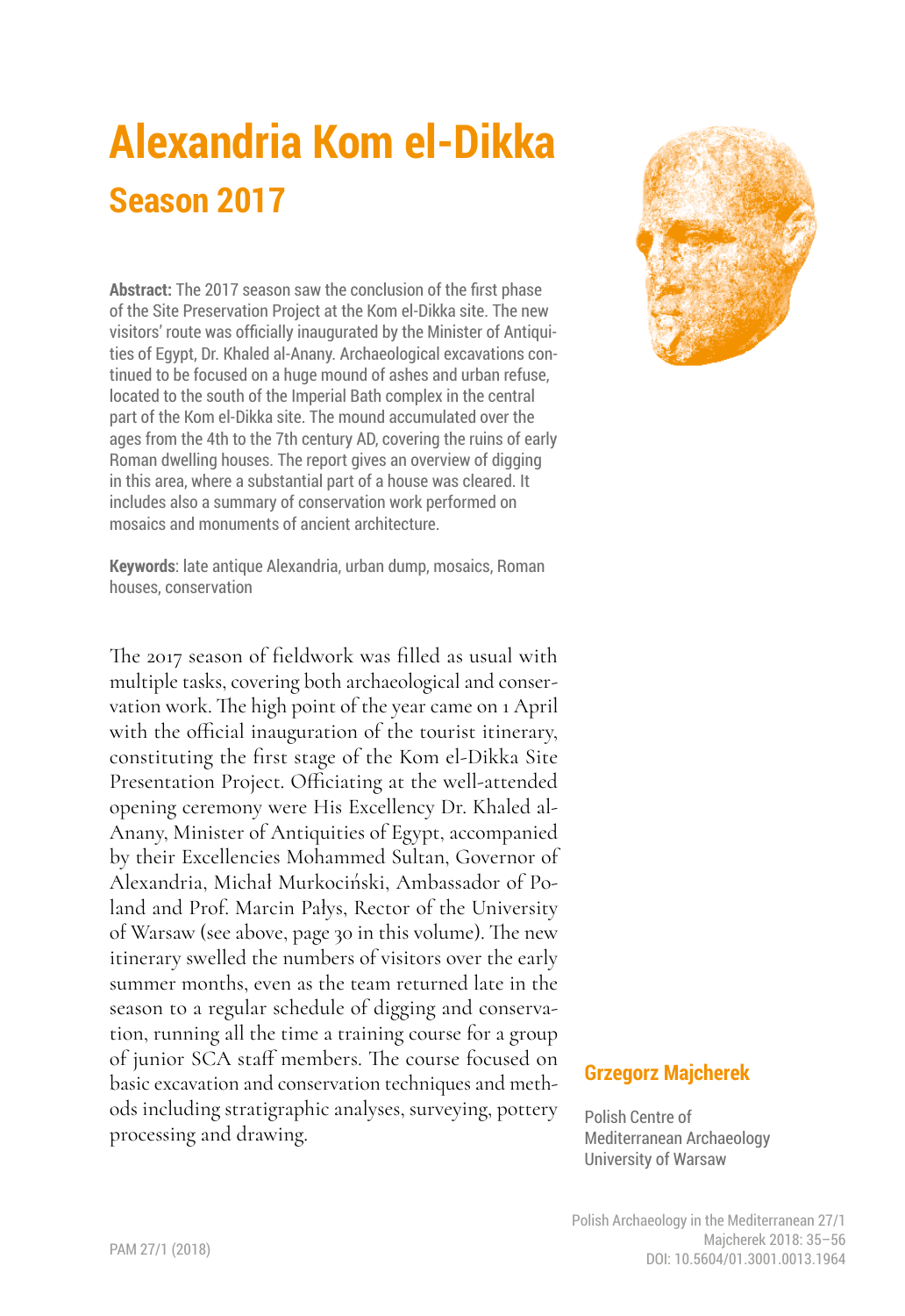#### **Team**

*Dates of work*: 9 March–3 July 2017

*Director*: Dr. Grzegorz Majcherek, archaeologist (PCMA UW)

*Deputy Director*: Renata Kucharczyk, glass specialist (PCMA UW)

*SCA representatives:* Omar Mahrous Mahmoud Doma, Nermine Sami Abdel Fatah Ahmed, Mohammed Abu Bakr, Mona Mustafa Kamel Ibrahim, Amira Hassan Mohammed Hassan and Karim Mohammed Mohammed Ghoneim

*Archaeologist*: Emanuela Kulicka (freelance)

*Numismatist*: Prof. Barbara Lichocka (Institute of Mediterranean and Oriental Cultures, Polish Academy of Sciences)

*Conservators*: Ewa Parandowska and Zygmunt Nawrot (both freelance)

*Architects*: Justyna Romanowska and Szymon Popławski (students, Wrocław University of Science and Technology)

*Documentalist*: Katarzyna Popławska (freelance)

#### **Acknowledgments**

The assistance, collaboration and hospitality of many authorities and individuals, both in Cairo and Alexandria have made possible the successful undertaking of the multiple tasks of the 2017 season. To all of them our sincere gratitude and in particular Dr. Mohamed Ismail Khaled, Director of Foreign Missions Affairs & Permanent Committee in Cairo, Mr. Mustafa Mohammed Rushdi, Director General of Antiquities in Alexandria, Ms Samiha Noshy, Director of Foreign Missions Department, Ms Baheya Kamal Mohammed, Director of the Kom el-Dikka site, and many others whose contribution is gratefully acknowledged. Last but not least, we extend our warmest thanks to His Excellency Michał Murkociński, Ambassador of Poland in Cairo, and to the Embassy staff for their invaluable contribution to the successful conclusion of our Site Presentation Project.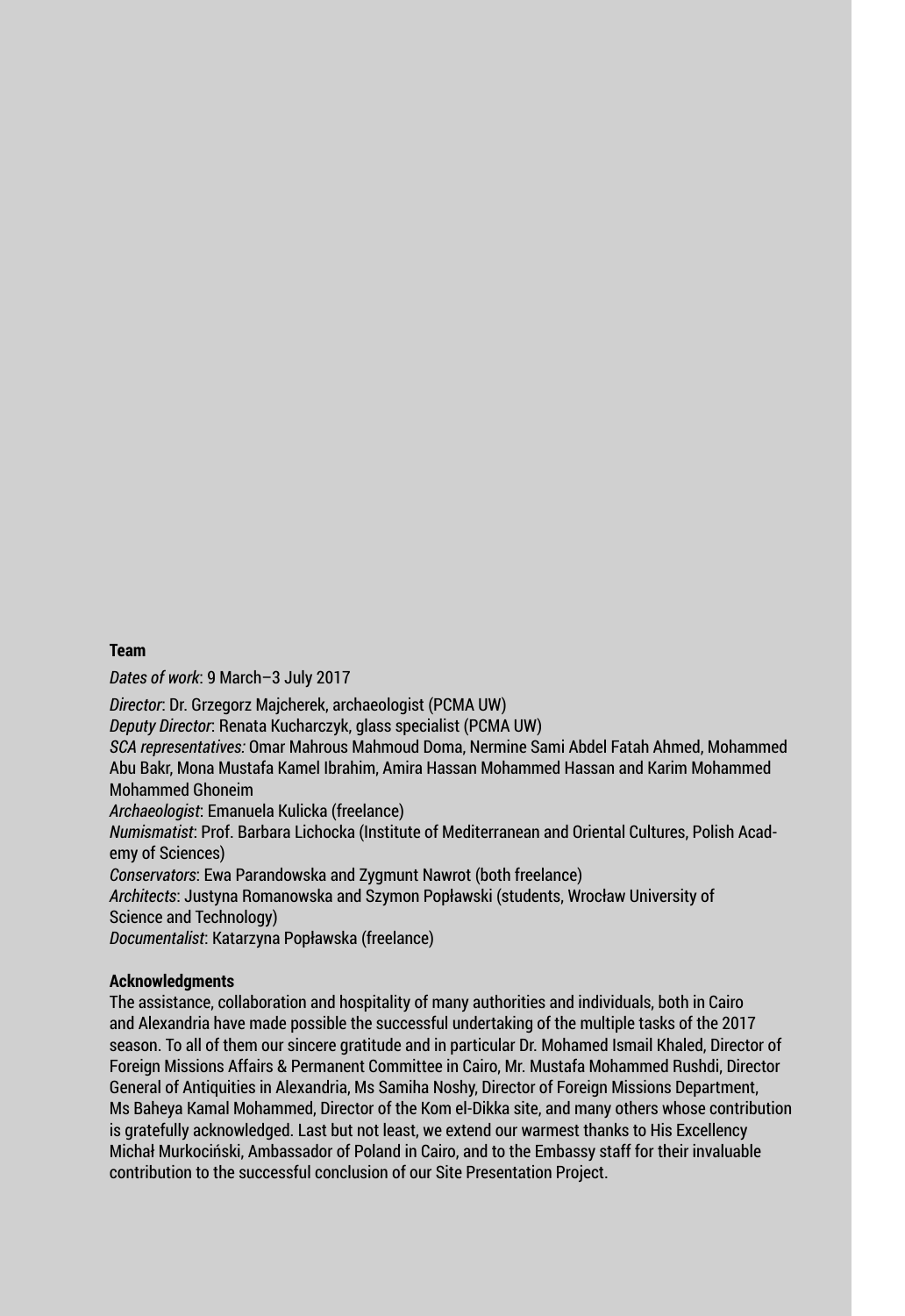# **Excavations**

Continued excavation of the central part of the site was the main focus of the archaeological part of the season, particular emphasis being placed on studying the early Roman domestic architecture [*Fig. 1*]. Previous work in this area had exposed substantial sections of at least four Roman houses (FA, FB, FC and FD) (Majcherek 1995: 14–20; 1996: 13–20; 1997: 19–30; 1998: 25–30; 1999: 35–39; 2010: 35–42; 2011: 38– 46). The investigation then focused on their layout, decoration and functional arrangement on the assumption—based on a central location within the city and the sumptuous interior architectural decoration, including mosaic floors—that they represented a middle-class, if not elite status of their inhabitants.



Fig. 1. Kom el-Dikka: areas of excavation and conservation work in the 2017 season (PCMA Alexandria Kom el-Dikka Project/drawing W. Kołątaj, update D. Tarara)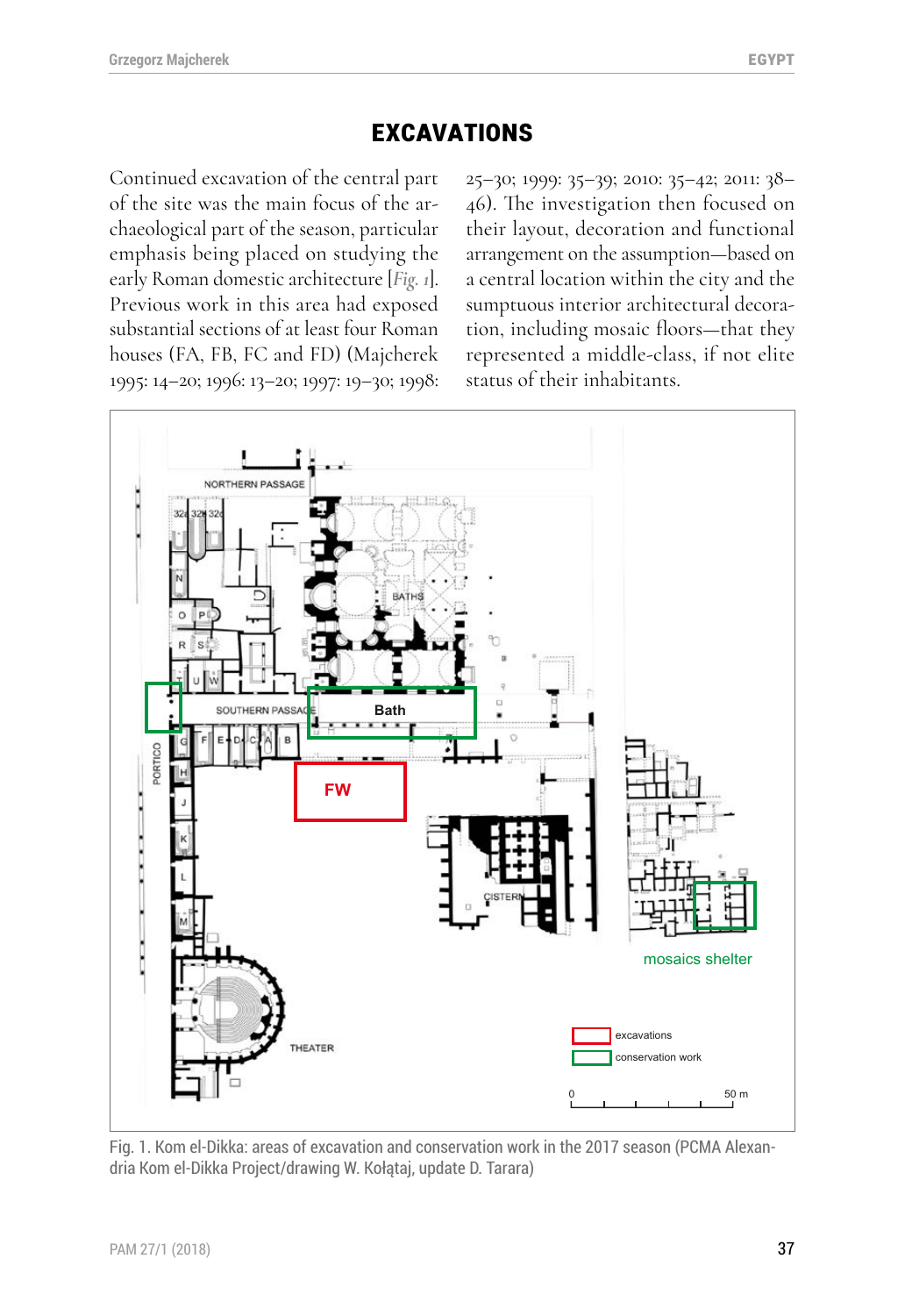This season work was limited to the western part of area F, where the trench, investigated first in 2009, was now extended west (FW). Given the time constraints and logistic obstacles (considerable distance from the current excavation dumps), exploration was limited to an approximately 10 msquare trench.

### **Early Roman phase**

The targeted early Roman phase in the trench comprised fairly well preserved structures, which may have formed a western extension of the early Roman house FB, partly uncovered already in 1998, or—more likely—were part of yet another house (Majcherek 1999). The two long walls (w.760 and w.761) closing the excavated areas from the east have no doors linking this area with the previously excavated structures.

A cluster of contiguous rooms (21–27) of various dimensions was cleared, not all of them explored in their entirety [*Figs 2–3*]. Given their rather modest dimensions, they should be expected to serve purely domestic rather than official function.

This entire wing appears to have been accessible from a side street that is assumed to have run south of the excavated area. Such a street, approximately 4.80– 5.00 m wide, was identified already in two trenches, located next to the north-



Fig. 2. Early Roman house in Area FW (PCMA Alexandria Kom el-Dikka Project/drawing M. Sołtys and G. Majcherek)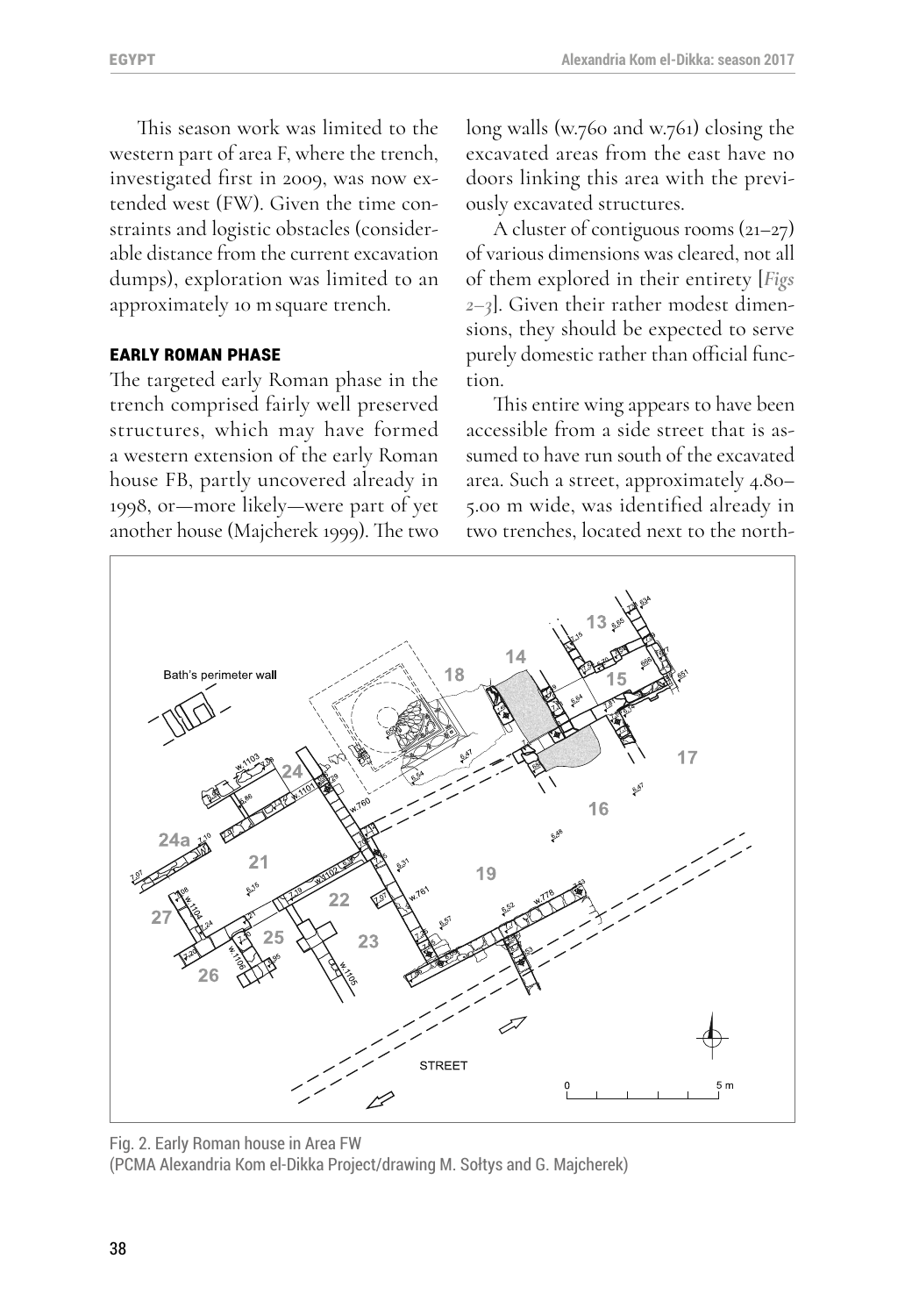ern elevation of the late Roman cistern (Majcherek 2011: 46). In one of these trenches dug close to the northeastern corner of the cistern, a typical stepped entrance (*prothyron*) leading from the street to building FD was cleared (Majcherek 1998: 30–34).

The wing was accessed through a narrow corridor/vestibule (25, approximately 1.65 m wide) flanked by two pilasters. A wide doorway opened from it onto the largest transverse unit (21), measuring 6.00 m by 2.50 m. From there additional doors led to a chamber (24a) and to a small side room (27, unexcavated), located further west. An opening in the wall in the northeastern corner of 21 gave access to a staircase (unit 24), indicative of the existence of a second storey or at least a terraced roof. A basin almost square in shape occupied the adjacent

narrow and elongated room 24a, which was barely wide enough to accommodate its width of 0.95 m. A well-preserved *opus signinum* lining still covers the walls. The structure was obviously used as a waste bin; considerable amounts of food remains, fish bones, shells etc. were found in the fill.

Given its key role in organizing communication within the excavated part of the house, it is quite possible that unit 21 served as a small courtyard. This impression is further supported by a large channel cutting diagonally across the unit and emptying into a sewer noted in room 24.

Room 23 and its annex (22) located in the southeastern part of the trench were somehow separated from the rest of the house. The room acted most likely as a shop accessed directly from the street. Similarly located shops were previously



Fig. 3. Remains of the early Roman house in Area FW, looking south (PCMA Alexandria Kom el-Dikka Project/photo G. Majcherek)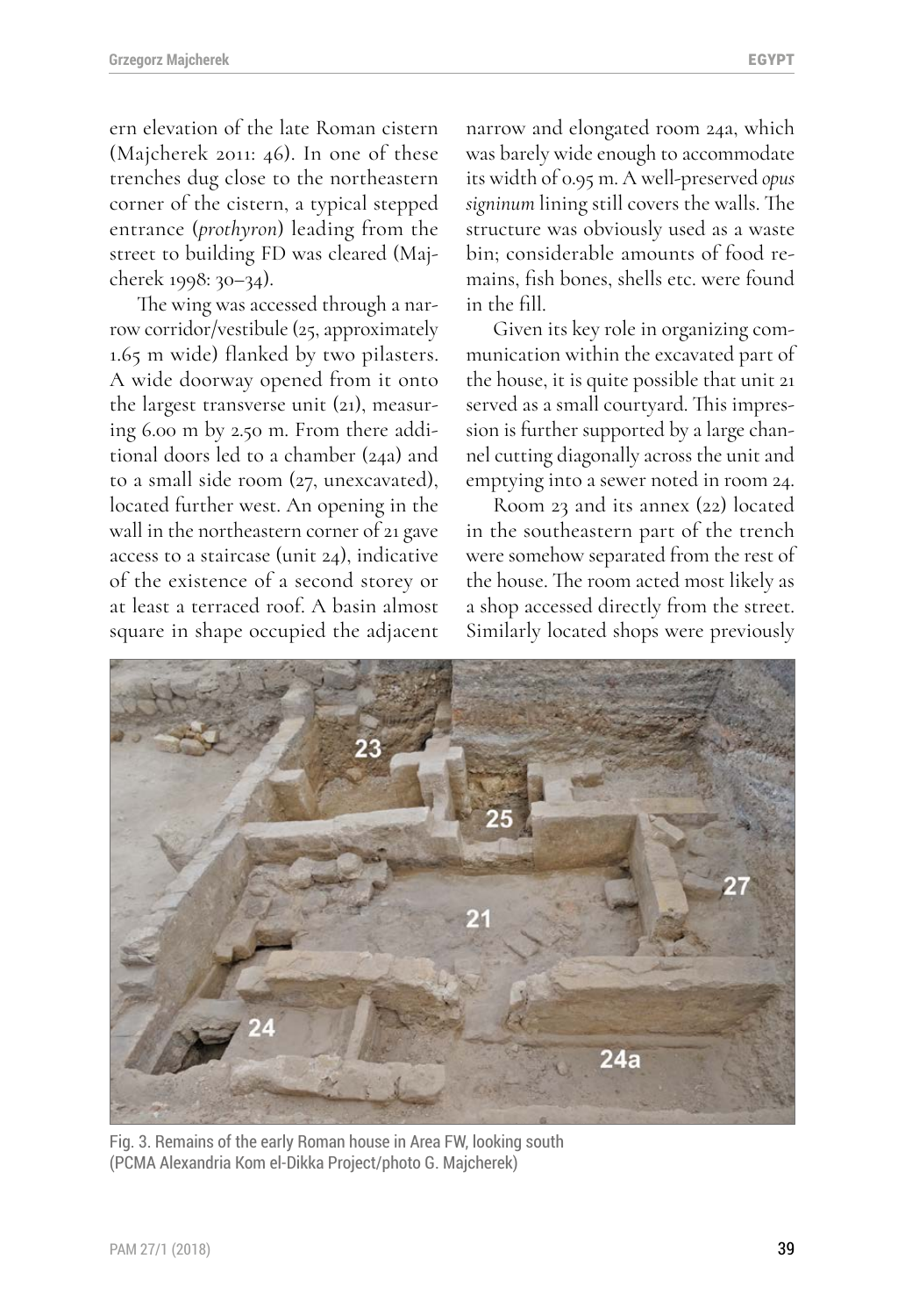identified in nearby house FA (Majcherek 1996: 16). Units 26–27 remained unexplored and their communication with other parts of the house has yet to be recognized.

Wall construction technique identified in sections explored this season was similar to previously excavated structures of Roman age. Walls, preserved sometimes 1.40–1.60 m above the floor level, were chiefly structured in regular isodomic technique and did not exceed 0.40–0.45 m in thickness. Some of them showed clear signs of seismic-related deformations: shattered and displaced masonry, deep vertical cracks etc. However, there is no way to ascribe them to any particular earthquakes known from historical records. Floors varied considerably, from tamped earth surfaces in rooms 21 and 23, to remains of pavement in the *opus barbaricum* technique in room 25, the latter being a bichrome mosaic featuring white rhomboids inscribed within black



Fig. 4. Painted plastering in the early Roman house (PCMA Alexandria Kom el-Dikka Project/ photo G. Majcherek)

rectangles. Stone collapse, cleared in all the rooms, contained numerous pieces of lime/gypsum plaster with reed mat imprints apparently fallen from a ceiling, which is an indication of a flat roof. The fill produced also a large number of fragments of multicolored plastering, found practically all over the trench. Substantial stretches of plastering were found extant on the walls. In room 24a, decoration consisted of a horizontal black band, painted on white plaster. Another, more developed example of adornment was found on the western pillar in room 22; it featured large plain panels, delineated with alternating green, black and red lines [*Fig. 4*]. Interestingly, several broken fragments of small cups preserving varied dyes (green, yellow, blue and red) were discovered scattered through the debris. It is quite possible that they had found use in decorating the wall plaster.

At this stage of research the function of particular rooms cannot be identified properly. It is apparent nonetheless that the building was used for a prolonged period and witnessed subsequent transformations and reshaping. In a later period, it served industrial purposes with some rooms apparently turned into workshops. Stone moulds for glass beads were discovered in the fill; some additional furnishings of an industrial nature (stone anvils, benches, supports etc.) were also found in the presumed courtyard (21). In the final phase, the courtyard may have also been used as a kitchen, as evidenced by a thick deposit of soot and ashes, as well as a fair number of kitchen ware fragments, found in associated layers. Noted along a number of Egyptian and imported cooking pots and mortaria was a fine example of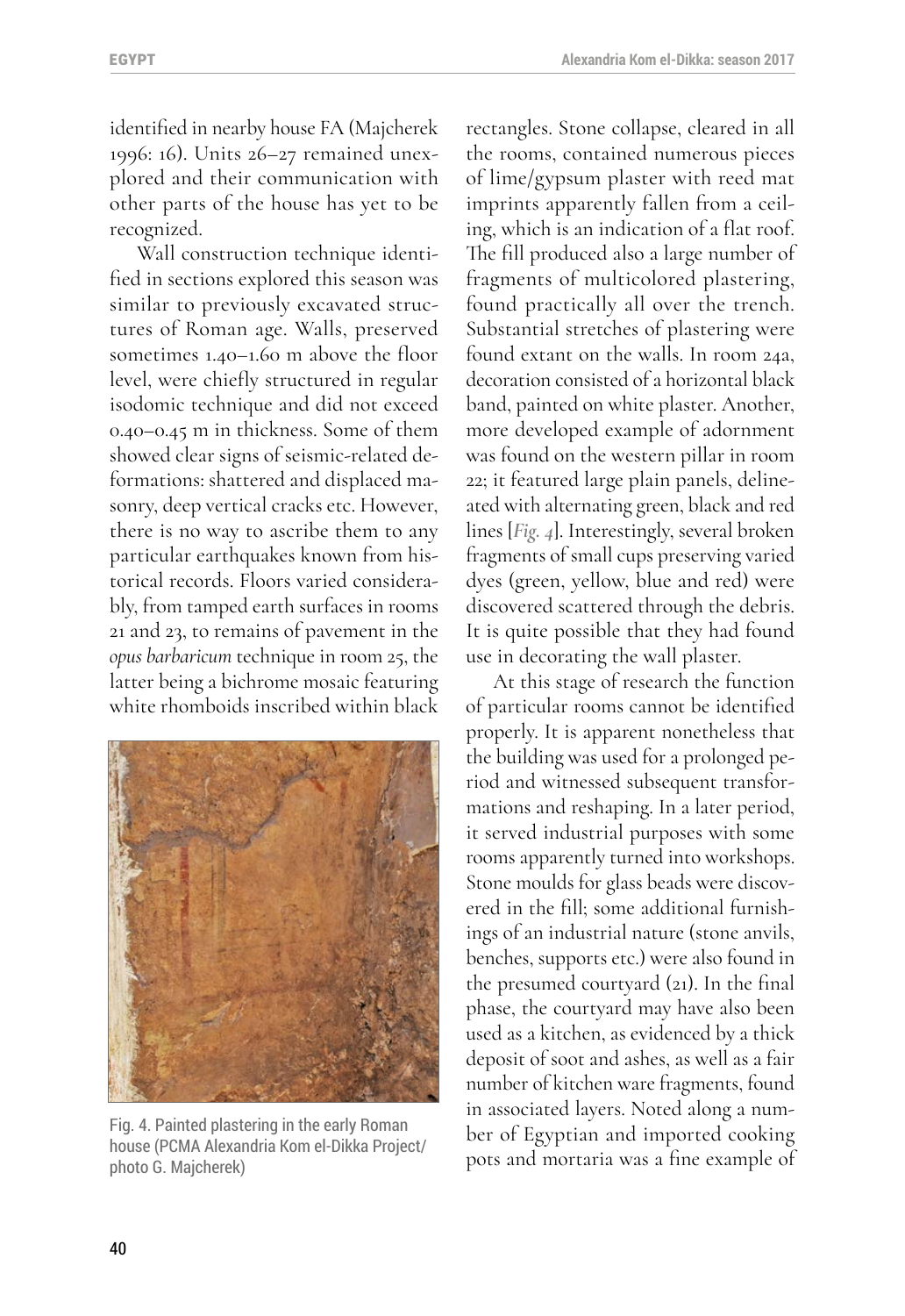an African large shallow bowl or lid with grey-fired rim (Hayes Form 196), dated to the mid 2nd–mid 3rd century AD [*Fig. 6:8*].

The most surprising and advanced transformation took place in room 23. A brick-made dome was obviously introduced there. A great number of flat Roman bricks (24 cm by 24 cm) and the keystone were found collapsed on the floor [*Fig. 5*]. The dome must have been part of the same modification that was previously witnessed in house FA, where two rooms were also found to be covered with well-preserved domes (Majcherek 1996: 19). The purpose of this alteration and of the effectively domed rooms continues to be subject to speculation.

Layers associated with the latest phase of settlement or the final abandonment of the house produced substantial quantities of pottery, some glass as well as lamp fragments, belonging mostly to the 2nd– 4th century AD horizon. The repertoire included both Egyptian and imported pottery, and consisted mostly of amphorae and coarse wares, with only a small quantity of fine wares present. Early variants of LRA 4 (Gaza–Ashkelon) amphorae made up the overwhelming majority of the finds [*Fig. 6:1*]. Among other imported wares one should mention Cilician amphorae (early version of LRA 1 and "pinched-handle" amphorae; *Fig. 6:2*). Some oil and wine containers, originating from Byzacene (Africana I) and Tripolitania (Tripolitanian III) and Tunisia, were also recorded [*Fig. 6:3,4*] (Majcherek 2017). Aegean vessels make another distinct group, including among others examples of Cretan amphorae (mostly AC1) and quite a number of cooking pots. The latter, albeit widely traded throughout the Mediterranean, were until now hardly ever reported from Alexandria and from other Egyptian sites. Globular *kakkabe* were the most common among the several noted shapes [*Fig. 6:5,6*]. Most vessels were made in standard "Lycian kaolinitic" fabric, although a few sherds of red "ferromagnetic" fabric were also identified (Lemaître et al. 2013). All in all, this is the first indication of large scale importation of Aegean kitchen ware to Egypt, in stark contrast to their extremely low frequency in the late antique period. Regional Egyptian pottery is represented mostly by early-mid Roman amphorae produced in the Nile Valley (Egloff 172 and Egloff 176–179, respectively) and various examples of common wares. There was a marked presence of two-handled water jugs on highly moulded foot as in previous seasons [*Fig. 6:7*]. The macroscopic characteristics of their Nile silt fabric point to production centers located most probably in the Delta.

Fine wares were definitely less numerous. A few examples of Egyptian imitations of ubiquitous Cypriot Sigil-



Fig. 5. Keystone from the collapsed brick dome (PCMA Alexandria Kom el-Dikka Project/photo G. Majcherek)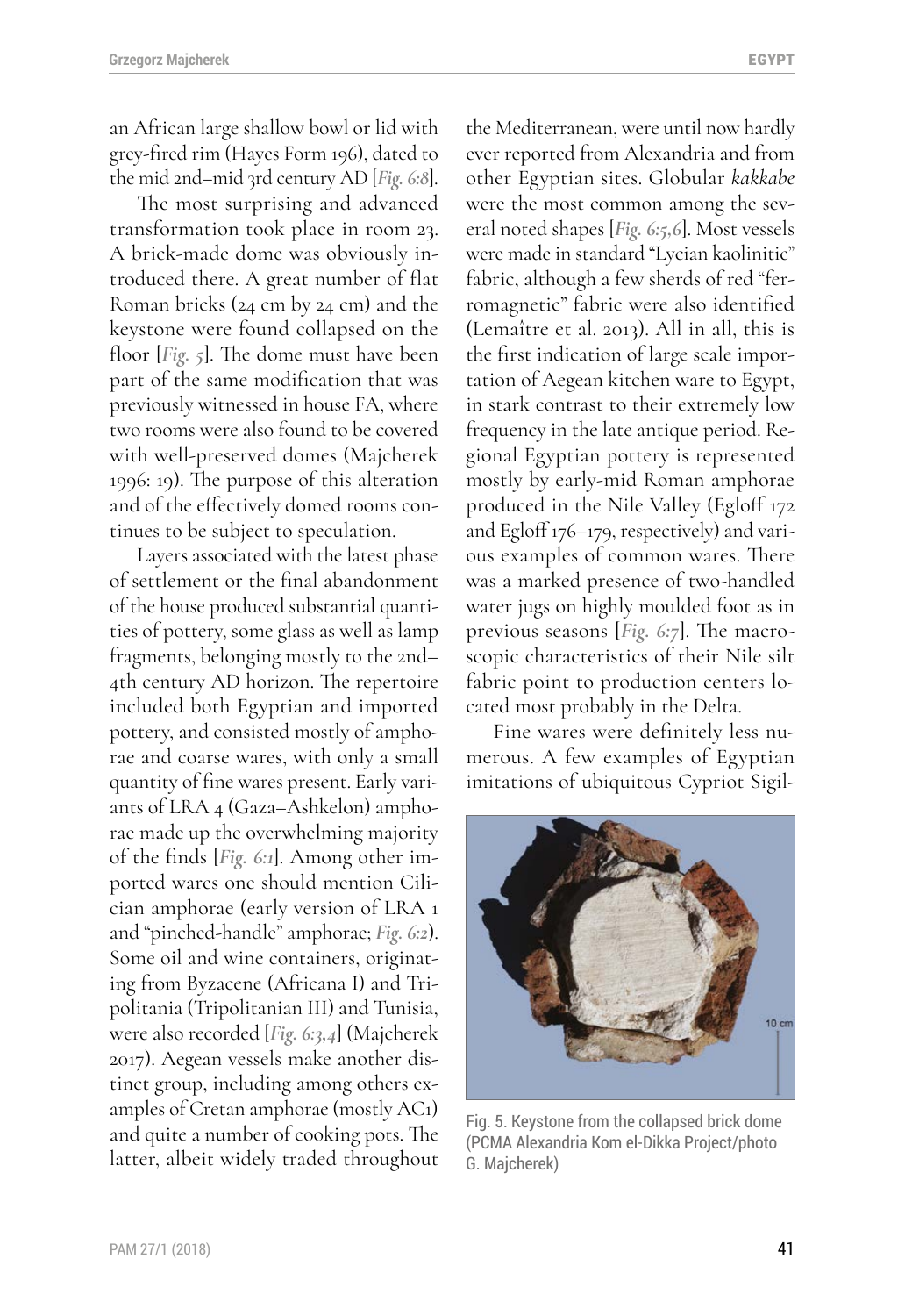

Fig. 6. Selection of early Roman pottery: 1 – Gazan amphora (LRA4); 2 – Cilician LRA 1 amphora (early version); 3 – Africana I amphora; 4 – Tripolitanian III amphora; 5, 6 – Aegean cooking pots; 7 – Egyptian (Nile silt fabric) water jug; 8 – African Red Slip bowl/lid, form 196; 9 – Egyptian imitation (Nile silt fabric) of Cypriot Sigillata form P40 (PCMA Alexandria Kom el-Dikka Project/drawing K. Pawłowska)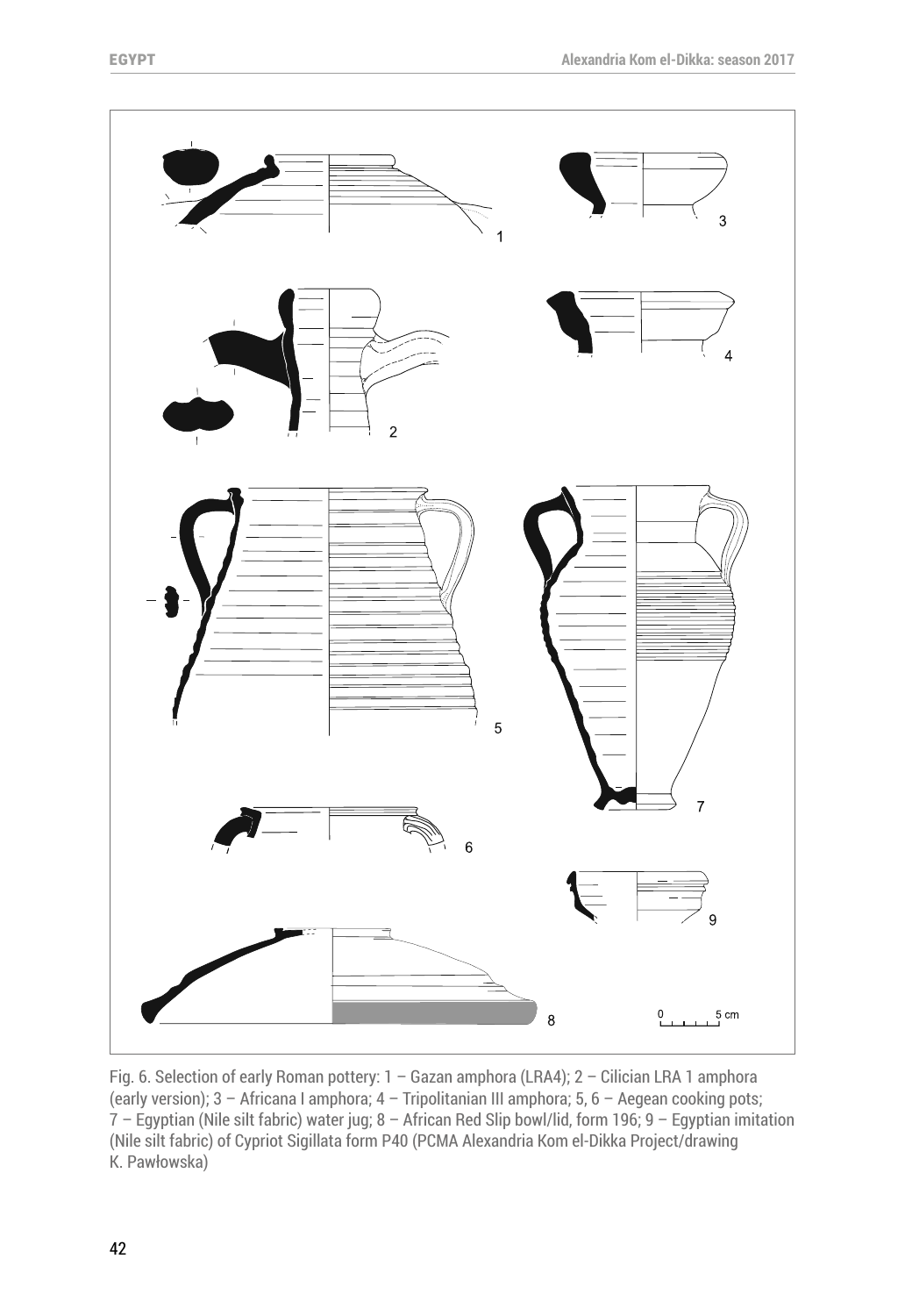lata form P40 were recorded [*Fig. 6:*9].<del>'</del> Of note is a thin-walled cup imported from the Aegean, bearing a partly preserved painted inscription in Greek: πεί[ν]ε ευφραίν[ων], i.e., "drink with joy" (reading by A. Łukaszewicz) [*Fig. 8*]. Similar exhortations proliferated particularly in later antiquity, being found on glass vessels (Auth 1996), although never before attested in Alexandria. Several examples of 2nd century AD Egyptian-made lamps complete the repertory of ceramic objects, among them a couple of handles of the *Isis lactans* figurine type [*Fig. 7*].

The excavations produced also some glass fragments representing mostly tableware characteristic of the 1st to the 3rd century AD. Vessel shape and glass color and quality are paralleled by contemporary glass from earlier excavations in the area and also by material from Marina el-Alamein (Kucharczyk 2005; 2010b: 125– 127; 2016a: 88). The assemblage comprises bottles and flagons of various shape, often equipped with solid ring bases, shallow



Fig. 7. Egyptian oil-lamp handle (Inv. No. 1084.1.17) (PCMA Alexandria Kom el-Dikka Project/photo K. Pawłowska)



Fig. 8. Thin-walled cup, an Aegean import, with a painted Greek inscription "drink with joy" (PCMA Alexandria Kom el-Dikka Project/photo and drawing K. Pawłowska)

1 Egyptian imitations of this form were first identified in Alexandria in 1991 (Majcherek 1991: 2). They have been reported frequently from other Egyptian sites ever since (Ballet and von der Way 1993: 19–20).